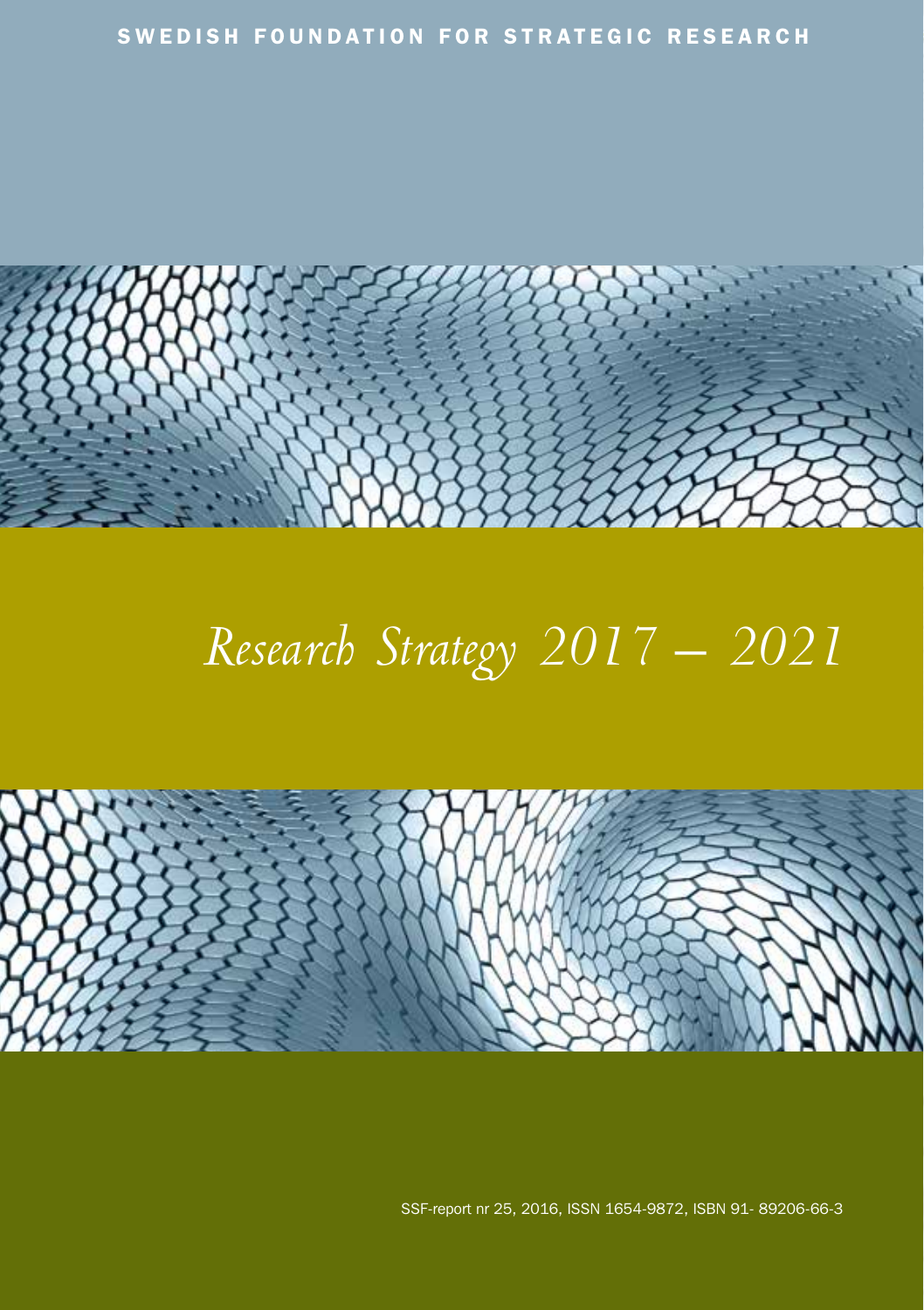## *Research Strategy 2017 – 2021*

#### **SUMMARY**

The Swedish Foundation for Strategic Research is an independent funder of research in the fields of natural science, engineering, and medicine aimed at strengthening Sweden's competitiveness. The research shall exhibit high excellence and relevance to meet the challenges facing Swedish industry and society. The Foundation acts strategically in its choice of research areas and types of grants, with for the most part open calls for proposals. Examples are framework programmes within strategically vital fields of research, career grants, and other targeted initiatives. The aim is to encourage interdisciplinary collaboration, exploitation of research results, use of research infrastructure, and mobility between academia and industry as well as between different countries.

The Foundation selects projects based on two main criteria:

- Relevance and expected societal impact
- Scientific quality.

In addition, different subcriteria are applied from case to case:

- Interdisciplinarity
- Internationalization
- Mobility between sectors
- Leadership.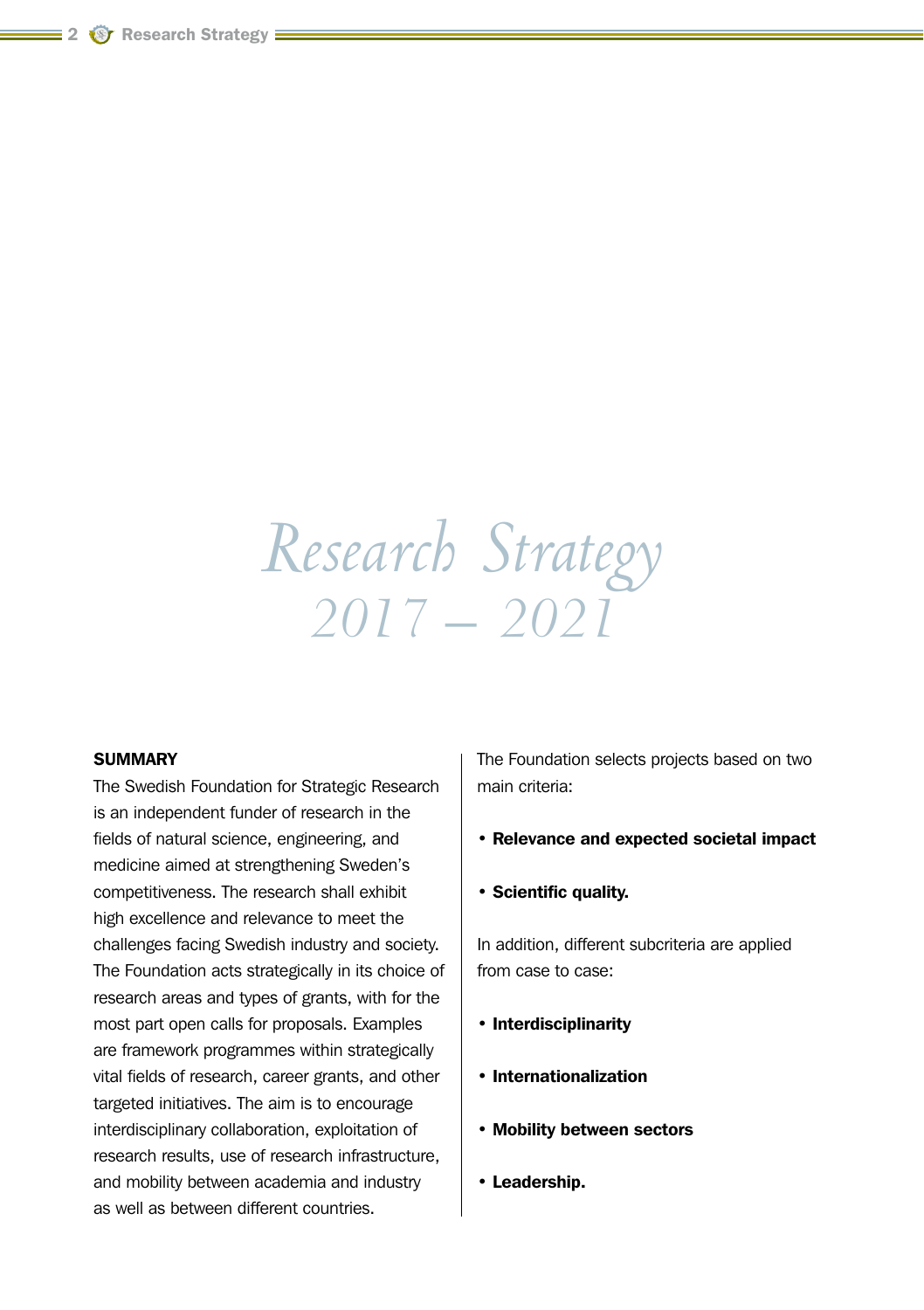#### ABOUT THE FOUNDATION

The Swedish Foundation for Strategic Research is an independent research funding body. The Foundation's objective, expressed in Article 1 of its statutes, is to:

- support research in the natural sciences, engineering, and medicine
- promote the development of strong research settings of the highest international standard and of importance for the development of Sweden's longterm competitiveness.

The section on Activities states that the research funded by the Foundation may include both basic and applied research, as well as areas falling in between these two. The Foundation's activities shall be distinguished by:

- efforts to establish internationally competitive research centres
- programmes entailing cross-boundary collaboration between disciplines
- establishment of national and international forms of collaboration
- promotion of postgraduate studies and recruitment of researchers
- collaboration between academia and industry
- mobility of researchers.

The Foundation has chosen to work as a funding body with targeted (thematic) calls for proposals for funding of individuals and projects, selected

primarily by peer review of applications.

The research supported by the foundation shall meet the dual criteria of high scientific quality and societal relevance. Here, proven intradisciplinary success is desirable, but not sufficient, to meet the relevance requirement. Grantees shall demonstrate a commitment to exploitation of the research already at the time of application. The Foundation's investments in research shall yield measurable return in the form of scientific results as a basis for technological or medical advances with an impact in industry and society on a timescale of 5-15 years.

Contacts with potential beneficiaries of the research in the private and public sectors are of vital importance for the Foundation.

The Foundation's evaluation panels typically include experts from academia, business, and government. We almost always use foreign evaluators and sometimes interview groups.

#### WORKING STRATFGICALLY

Our society is in the midst of the fastest and most vigorous phase of change in its history. Science and technology are offering us unparalleled opportunities to meet the great challenges we face. That is why we need targeted basic research that creates opportunities and is solution-driven at the same time as society is able to exploit the scientific findings.

Gender equality is also a strategic factor for research. The Foundation maintains a balanced acceptance between male and female applicants. At the same time, we strive for balance between the number of applicants from different research areas.

There is an international trend towards research that is increasingly strategic, accompanied by a search for new and effective modes of support. The intention is to create a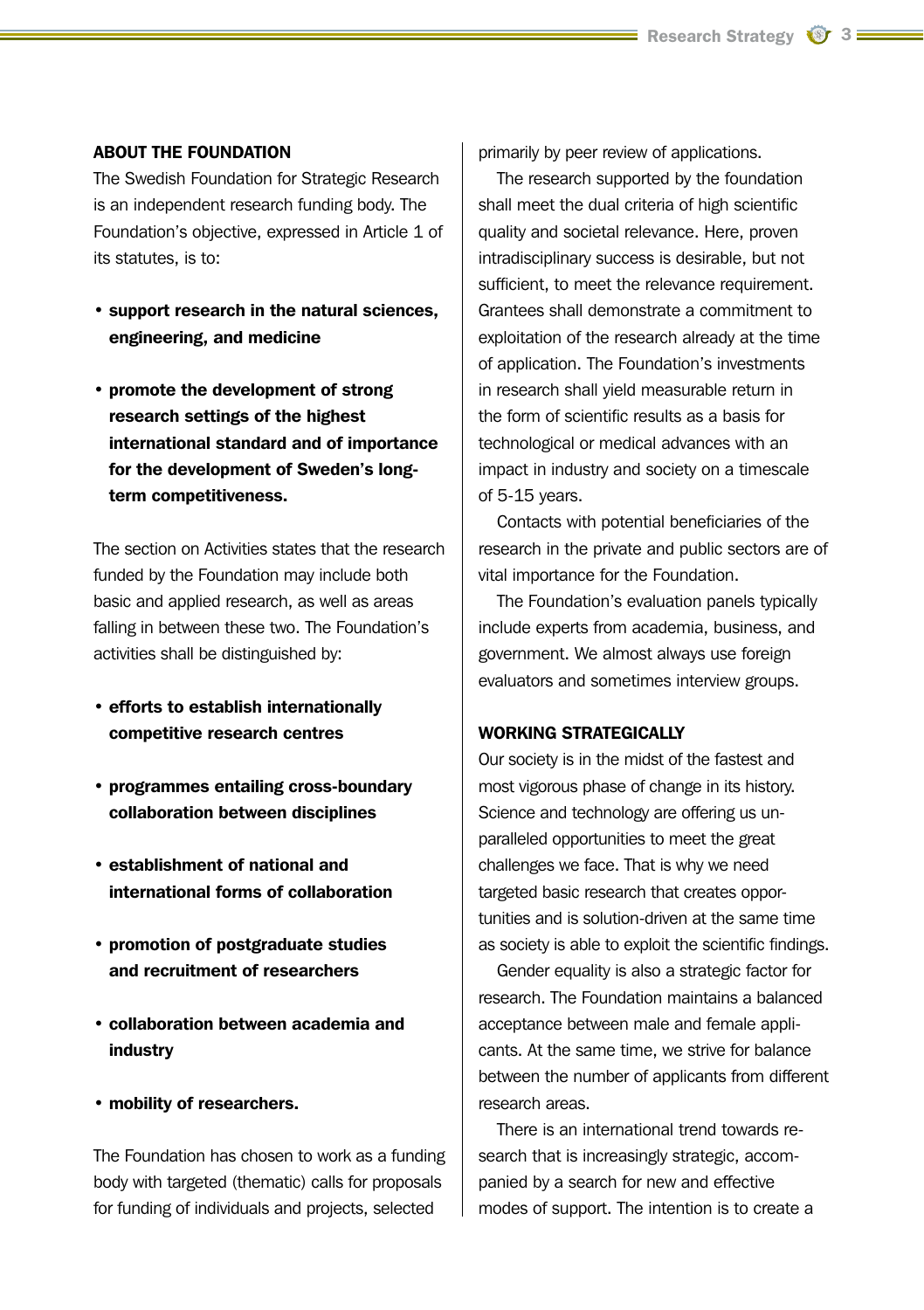bridge between basic research and commercial exploitation, and to reduce the time it takes for a new product to reach the market.

The Swedish state does not have its own organizations for strategic research. In other countries there are often special government research councils. One of SSF's roles is therefore to try to bridge the gap in the funding chain between free basic research and innovation- or need-driven research.

After more than 20 years of activity, two studies<sup>1</sup> have found that the Foundation has acted as a system changer and renewer in the funding of research in Sweden. It has achieved this both by backing long-range ventures in collaboration with other funding bodies in business and academia and by responding quickly to changes and taking advantage of golden opportunities.

 Since the pressure for change is increasing in society, the Foundation has chosen to work with a relatively short planning horizon of five years. The Foundation strives in particular to find new research funding forms that are important for Sweden's development, but cannot be offered by other funding bodies.

The Foundation's strategy is to prioritize research that contributes to Swedish productivity and competitiveness within a reasonable time horizon, while at the same time encouraging research breakthroughs.

Strategic research bridges the gap between basic research (where the future is not a defined concept) and product development (where the future is tomorrow). Collaboration and critical mass are other key concepts for projects supported by the Foundation.

## WHAT IS STRATEGIC RESEARCH?

The Foundation is unique in encouraging the exploitation of high-quality research, often with an interdisciplinary approach and risk-taking in the problem formulation, and on a high potential for results that can be applied in business and in society.

The interpretation of the keywords strategic research and competitiveness is crucial for how the Foundation carries out its mission.

Strategic research is research that meets society's need for applicable knowledge, i.e. research of the highest quality that is relevant and has a good potential for exploitation. SSF wants to support researchers who work upward in the value chain towards new products and services. Benefit is typically judged based on the following aspects:

• the power and attraction of internationally brilliant integrative knowledge and innovation settings that deepen that relationship between education, research, and collaboration

• research whose results can spawn the development of existing or new enterprises, including ones launched by the researchers themselves

• researchers with postgraduate training who, based on their broad background and generic abilities, are attractive for employment in the private and public sectors

• research that serves as a focus for international cooperation, leading to investments in Sweden, for example when companies decide to locate R&D activities in Sweden

• new and improved medical therapies for treating illness and improving health

• techniques, goods, and services for higher productivity, lower emissions, phaseout of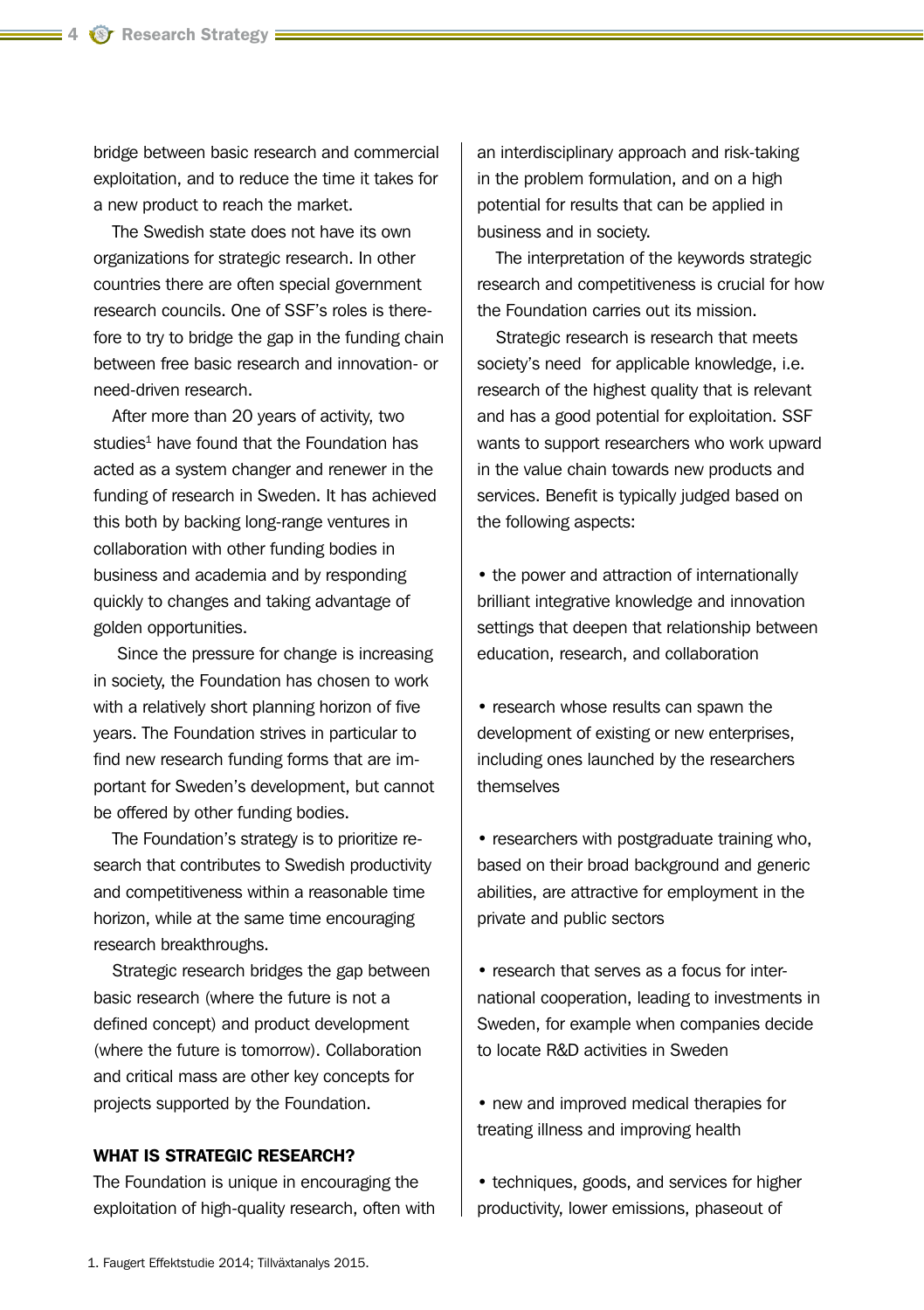

hazardous substances, higher energy and resource efficiency, higher recyclability, and improved environmental performance.

*Competitiveness* is evaluated on the basis of how well Swedish research and postgraduate studies stand up to international comparison. The country will benefit as Swedish industry increases its market share and Swedish researchers make important contributions to global research. At a time when global competition for capable researchers is increasing, Sweden wants to attract the best.

Other strategic factors are the Foundation's choice of research areas, types of grants, and research leaders. Some examples here are framework grants within digitalization, life science technology, and strategic materials development. As regards individual scientists, an important strategy is encouraging mobility and leadership among young researchers and key persons in the infrastructure.

The research setting's creative drive and alertness to relevant problems are factors that are often crucial for success, along with the competence of collaborating companies and

hospitals in contracting research, and exploiting results. The Foundation selects projects based on two main criteria:

- Relevance and expected societal impact
- Scientific quality.

In addition, different subcriteria are applied from case to case:

- Interdisciplinarity
- Internationalization
- Mobility between sectors
- Leadership.

## FOCUS OF ACTIVITIES

Thanks to its organisational form and unattached position, the Foundation can act independently.

The Foundation undertakes targeted initiatives and shifts it priorities over time between different areas and organizational forms based on current assessments of needs and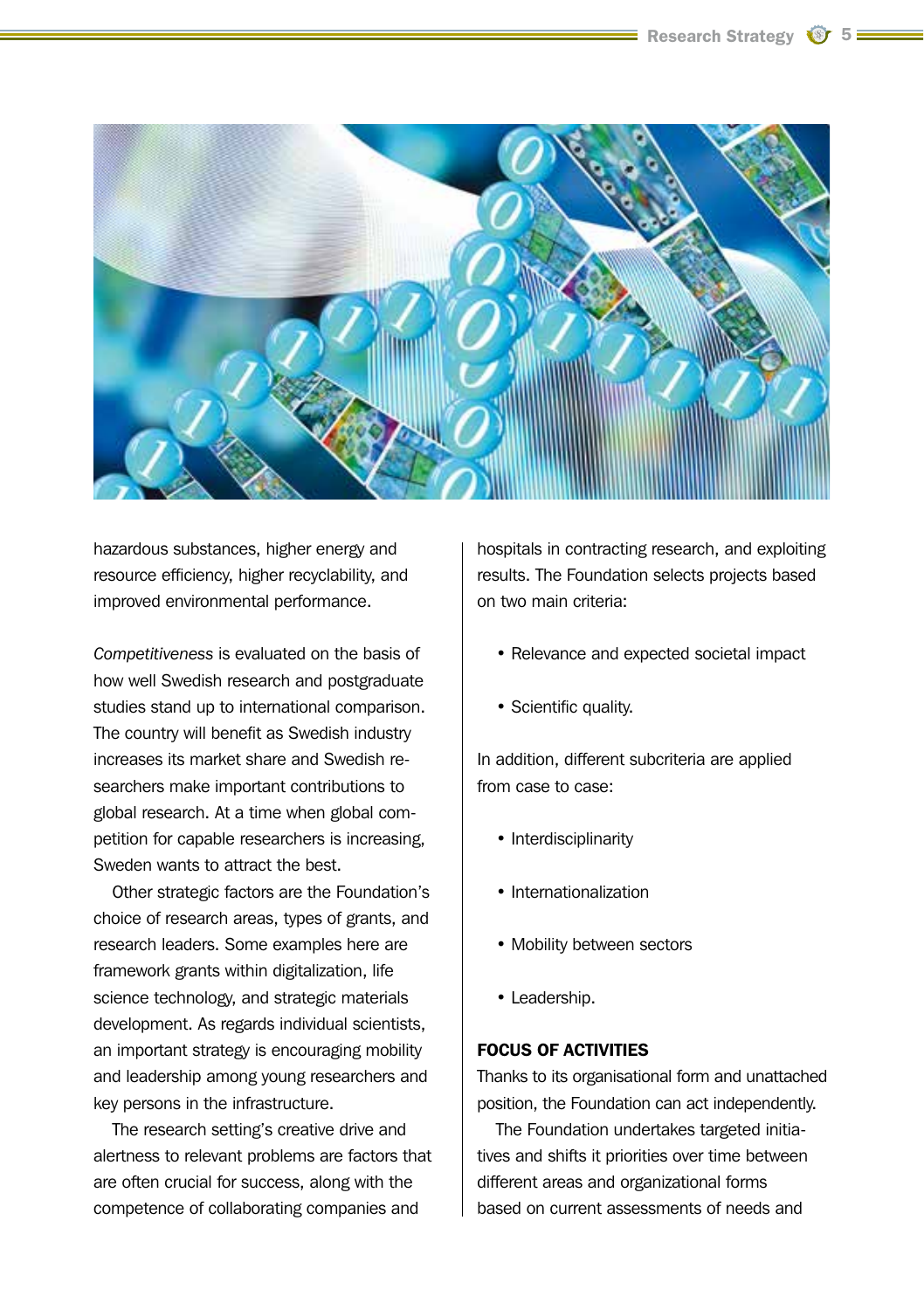opportunities. We strive to be an action- and result-oriented catalyst for creating added value by supporting creativity and innovative thinking in research, postgraduate studies, and collaboration. Our resources are targeted on effective research settings and individual scientists within selected areas.

The Foundation supports research of vital importance for the development of Swedish industry and society, both in areas where Sweden is among the leading nations in the world today and in areas where Sweden has the potential to become a leader, in order to take advantage of the in-depth knowledge, expertise and structure in our country.

A standard that must be met by all research programmes funded by the Foundation is scientific excellence. To prove that this standard is met, the results must undergo peer review, which normally requires publication in international scientific journals. Another important factor is the assessment that Sweden should concentrate its forces within important areas.

Besides being of the highest scientific quality in an international perspective, the funded

research must have the potential of yielding deeper knowledge and expertise that can, with concretely formulated plans, ultimately be expected to be applicable within knowledgeintensive and high-tech branches of industry or sectors of society in Sweden.

On the nine-grade scale of Technology Readiness Levels, the Foundation aims to locate its activities on the lower levels 2-6, spanning the spectrum from the formulation of technology concepts and applications after a discovery to their realization and verification in relevant systems.

The Foundation further stimulates interdisciplinary research between areas where there has not previously been collaboration. The purpose is to achieve transboundary synergies.

The timeframe for individual initiatives normally encompasses a grant period of 3 – 6 years. The programme should fit in with the long-term plan at the HEI (higher education institution) in question or have a potential to become a new competitive field for other funding bodies, to be further developed at research institutes or to be taken over by industry.

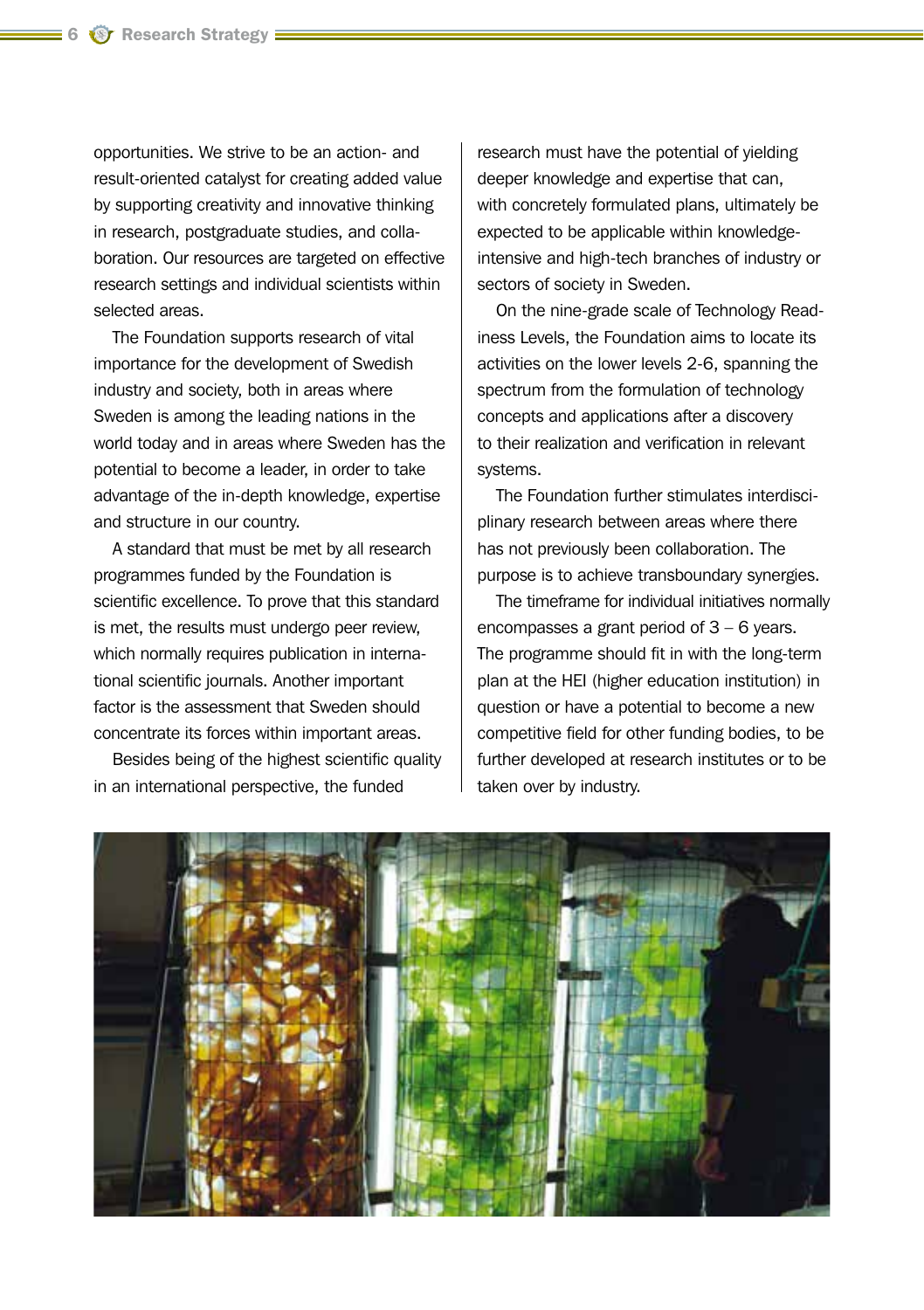## RESEARCH AREAS WITH TRANSVERSAL INITIATIVES

In all of its funding decisions, the Foundation aims to prioritize boldness with innovative thinking and risk-taking in the projects, link industry and healthcare to the projects right from the problem formulation phase, and in their execution work actively and systematically to hasten the exploitation of the research results.

The following main areas will be prioritized during the coming period:

- Information, Communication, and Systems Technologies (ICT)
- Life Sciences with a focus on technologies and Bioengineering
- Materials Research with a focus on new and better functionality and production.

The Foundation intends during the fiveyear period to allocate similar amounts to the three main areas, based on an assessment of their combined impact within research and exploitation, given their different potentials. At the same time we are keeping our options open to support research within other subareas within the Foundation's overall field of interest, which is engineering, medicine, and natural sciences.

The Foundation employs a dynamic grant structure based on strategic considerations. The research portfolio at the outset of the current five-year period mainly includes the following types of grants. These types of grants may be modified as needed and new types may be added.

## MODES OF SUPPORT Framework grants

The Foundation identifies strategic areas for Sweden where interdisciplinary projects meet



The matrix shows main thematic areas together with transversal initiatives. Interdisciplinary framework grants cut across the matrix and form nodes for possible calls for proposals.

a need from industry or contribute to solving a major societal challenge. Framework grant projects should preferably cut across the Foundation's three main research areas (for example framework grants within X/Y or Y/Z). They must be characterized by scientific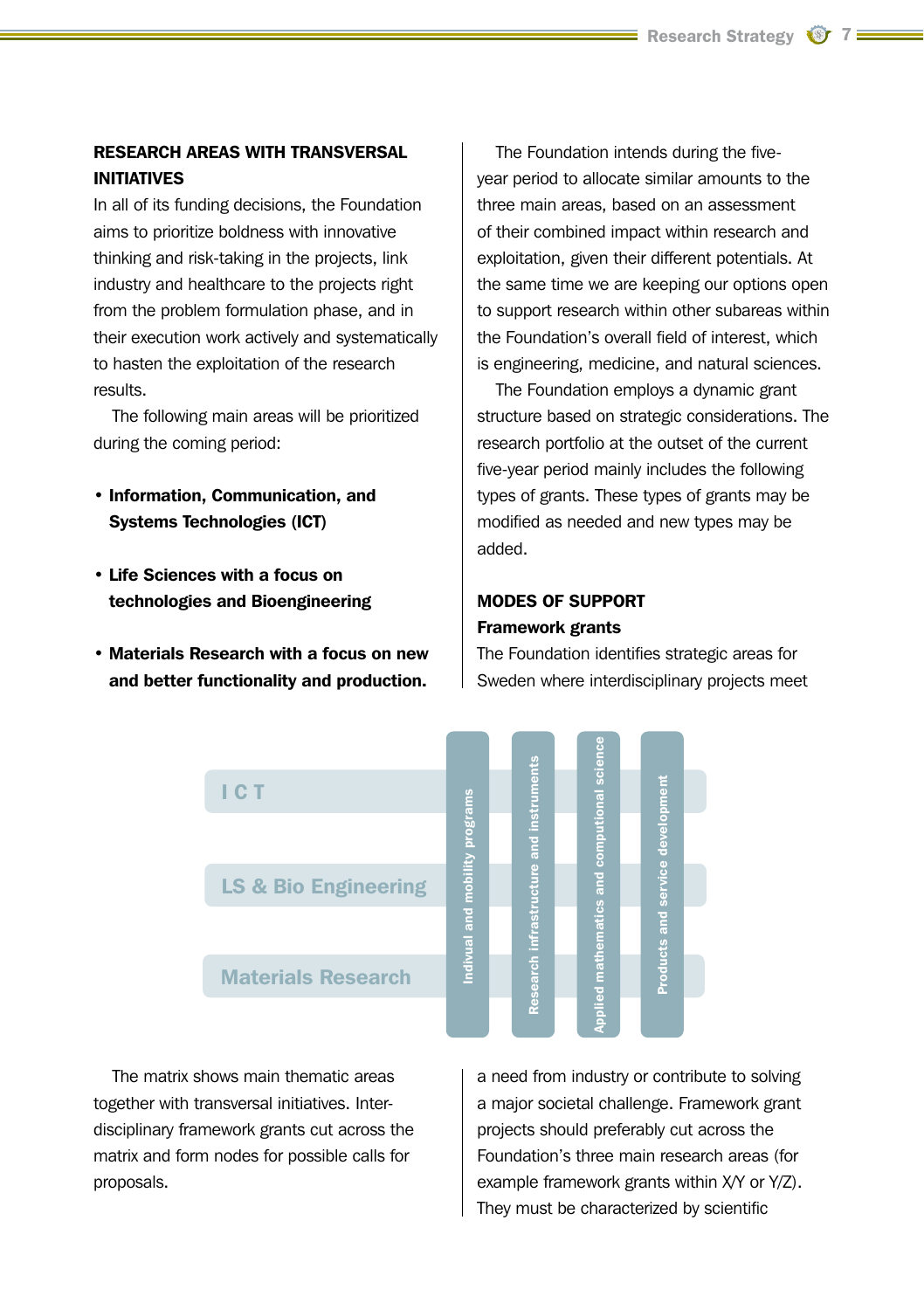

quality and relevance with a practical impact in application.

Framework grants target researchers and groups with complementary competence who employ scientific methods to solve advanced problems with high application potential and who work actively for practical exploitation of the results. The research need should preferably be formulated in collaboration with industry or healthcare. One of the researchers is also the research leader and main applicant. Participating researchers can be taken from different faculties and HEIs.

Framework grants also aim to develop dynamic research and innovation settings with extensive networks. The Foundation therefore allows relatively free usage of the research funds. This type of grant is characterized by both a top-down perspective from the funding body (as regards calls for proposals with problem formulation) and beneficiaries/stakeholders and a bottom-up perspective from the researchers (as regards approach and execution).

## Individual grants *Individual Grants for the Advancement of Research Leaders (FFL)*

The aim of the programme is to identify young, promising researchers with leadership potential and offer them grants to put together independent research groups distinguished by groundbreaking innovativeness, mobility, and international competitiveness. The programme is also characterized by leadership training for the grantees. Calls for proposals are normally issued every third year.

## *Ingvar Carlsson Award (ICA)*

The aim of the programme is to give homecoming postdocs an opportunity to launch their own independent and creative research careers in Sweden. The programme includes leadership training. The Foundation gives priority to researchers who switch HEI on establishing themselves in Sweden. Calls for proposals are normally issued every other year.

## *Research Infrastructure Fellows (RIF)*

These grants are targeted at individuals with unique expertise who choose a research staff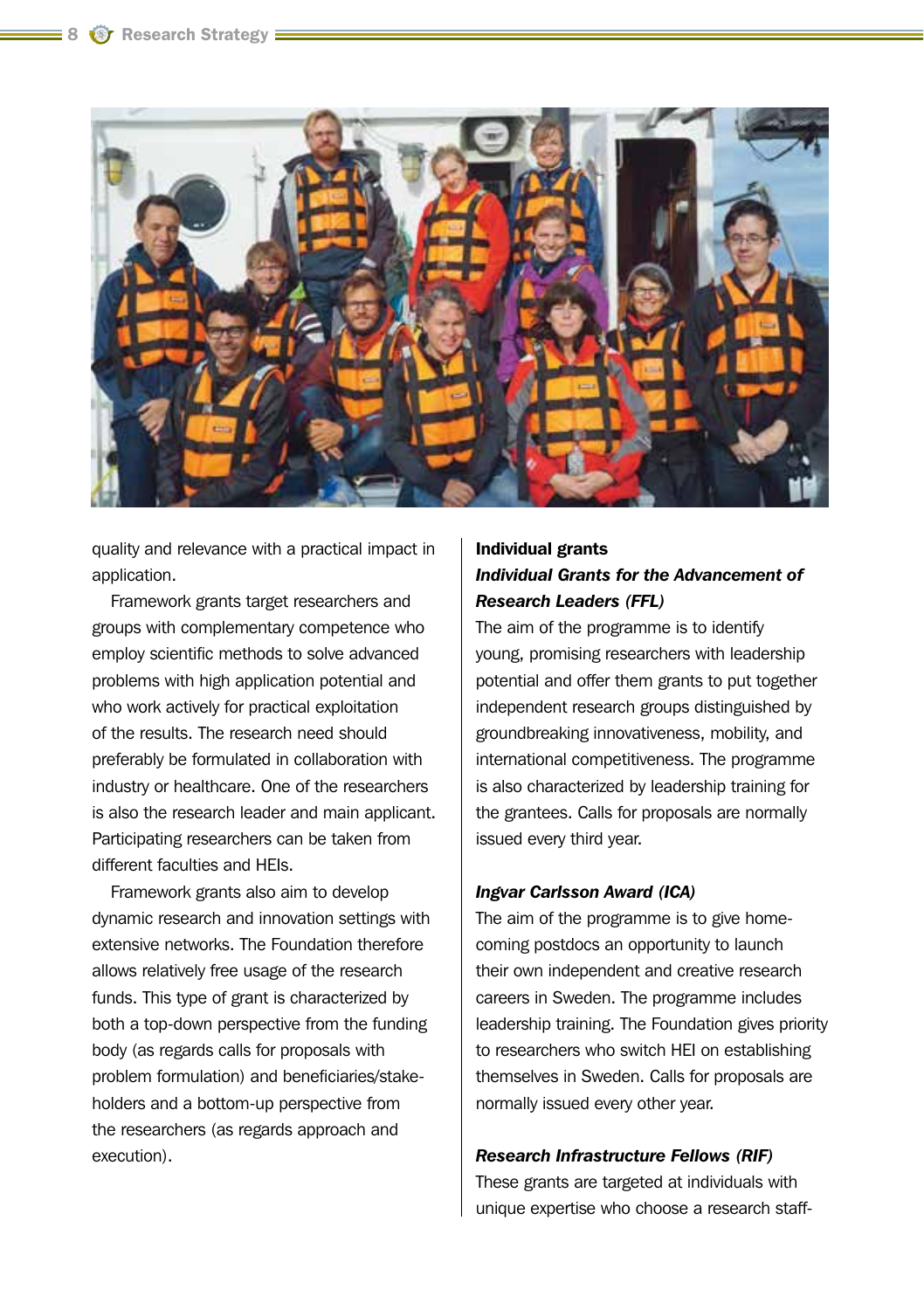oriented career rather than an faculty career, for example beam-line scientist or research engineer. The purpose is to develop scientific methods, instruments, labs, databases, registers, etc. and make them accessible for broader use, such as in industry, in the spirit of open access. A prerequisite for the grant is that the HEI in question prioritizes and allocates its own funds for such infrastructure.

## *Industry Doctoral Student (ID) and Research Institute Doctoral Student (FID)*

The doctoral student must be primarily employed by a company or a research institute and be admitted to a postgraduate programme at a Swedish HEI. Calls for proposals are normally issued every year.

#### *Strategic Mobility*

A qualified individual from a university or a company applies for funds to pay his salary to conduct R&D via exchange with a company or university. Calls for proposals are normally issued every year.

#### *Instrument and method development*

A researcher at a university or research institute applies for funds to design a scientific instrument with associated measurement method for which there is a commercial potential and/or a need in a national research infrastructure. Calls for proposals are intended to be issued on a trial basis during this five-year period.

## *Innovation and exploitation*

Researchers who participate in framework projects may use some funds to protect intellectual rights and pursue commercial exploitation of results. Particularly successful efforts for exploitation in SSF projects may be considered for a prize or scholarship.

#### *Targeted initiatives*

The Foundation's research strategy also includes Industrial Research Centers, focused on longterm disruptive and enabling technologies, driven by industry in collaboration with universities and research institutes.

The Foundation participates in international bilateral collaborative programmes, currently with South Korea (projects) and Japan (postdoc nomination).

Furthermore, ad hoc initiatives will be adopted as necessary by the Foundation, for example when there is a risk that leading researchers will move away and similar initiatives by vicechancellors.

## MOBILITY

With its grants, the Foundation wishes to promote the mobility of researchers between HEIs in Sweden and abroad as well as to and from industry, research institutes, healthcare, and other sectors of society. Mobility has an inspirational effect on research problem formulation and strengthens creativity and technology transfer between the parties, while also making possible a career change for the individual. For this purpose, the Foundation offers above all the following types of grants: Strategic Mobility, Industrial Doctoral Students, Research Institute Doctoral Students, and the Ingvar Carlsson Award. The Foundation prioritizes a researcher's mobility when evaluating the person's application.

## RESEARCH INFRASTRUCTURE

Research infrastructure is itself a strategic factor for advances in science and technology. Sweden needs to capitalize more on its big investments in, e.g. MAX-IV, ESS, and SciLifeLab. In the future, investments will be needed in the IT field, as well as in different types of testbeds.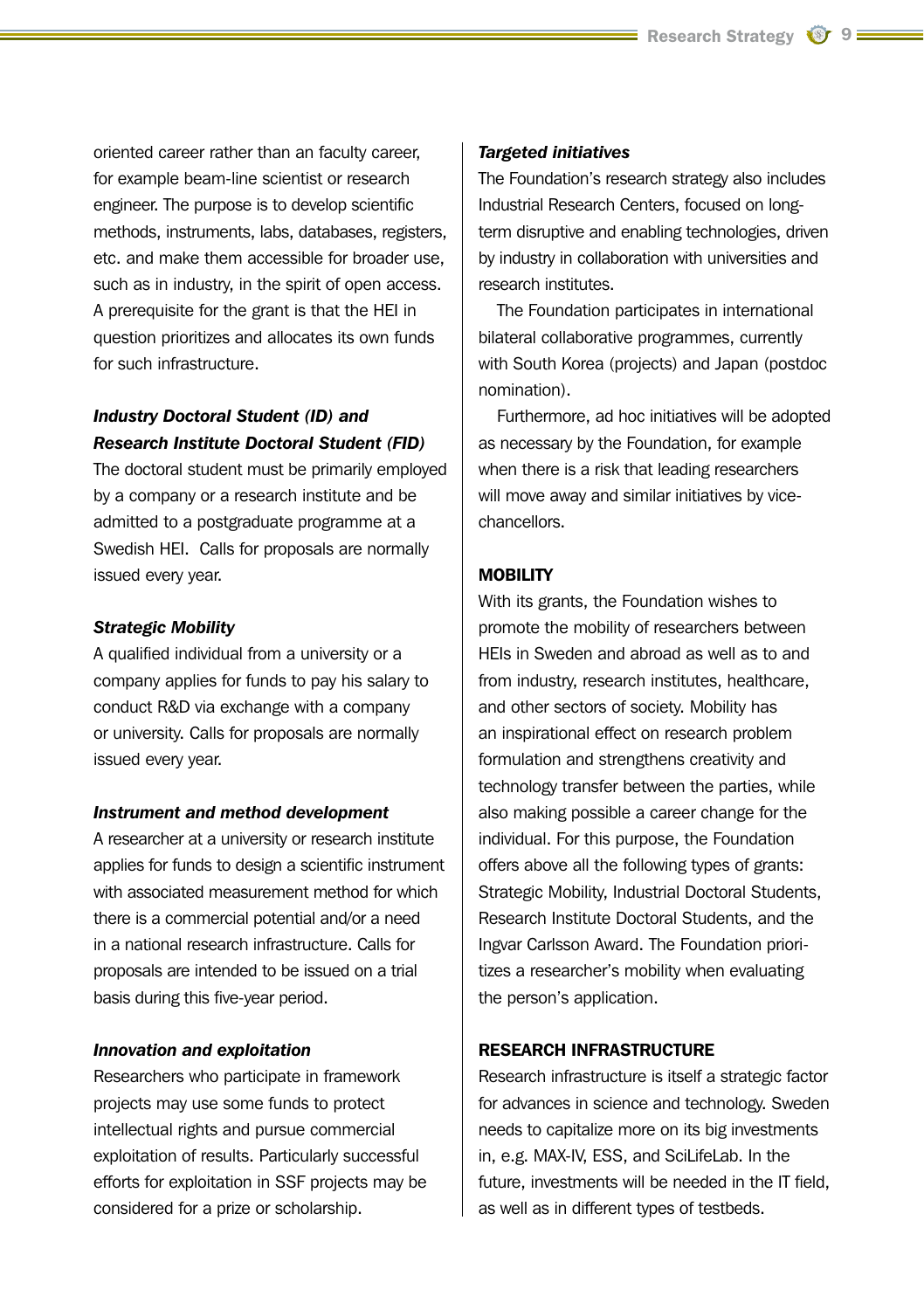The Foundation contributes to the social contract for research infrastructure by allocating funds to, e.g., key persons who act in their positions and careers to build labs, instruments, technology, methods, and databases, as well as to make them accessible for broader use, including by industry.

During the period 2017-2021, the Foundation will also fund a graduate school (40 projected doctorates) within applied neutron scattering for the purpose of greatly expanding Sweden's user base, research breadth, and industrial activity at ESS.

It is particularly important to simulate technology development in Sweden, for example of instruments and methods, for which there are not many types of government grants. One way to build future competence is to encourage young researchers to establish their research group at, or in connection with, an existing research infrastructure.

In these and other ways, the Foundation's targeted initiatives can contribute to the development of industry that operates in Sweden and thereby increase the country's long-term competitiveness.

#### EXPLOITATION OF RESEARCH

The Foundation believes that basic research and exploitation of its results need to go hand in hand in order to meet the challenges facing our society.

The Foundation therefore seeks to identify relevant research areas and prioritize projects that include innovation and exploitation of basic research. In their applications for research grants, the researchers describe how the results of the project will be of benefit, for example via technology transfer, industrialization, demonstrators (new functional or technological concepts) or intellectual property rights, as well as

new treatment methods in healthcare. Some research grants are therefore typically reserved for the grantees to use for proof-of-principle research, patent applications, clinical trials, commercialization advice, and the like.

We also point out the value for researchers to interact directly with industry, healthcare, and other sectors, as well as with university innovation offices and research institutes, as a bridge between academia and industry.

## THE FINANCIAL FRAMEWORK

The Governing Board determines the budget for new commitments over time and the Foundation is able to draw on the capital, not just the return. The Foundation's freedom to decide on the grant volume makes it possible to adjust the level of funding to the prevailing situation in Sweden and in the Swedish research and educational system.

From a well-managed initial capital endowment of SEK 6 billion obtained from the Swedish state in 1994, the Foundation had disbursed SEK 12 billion in research grants at the outset of 2016, leaving it with about SEK 10 billion in remaining capital. Based on current and projected capital growth and research needs viewed in the light of demands on long-term stability in the Foundation's funding, the Foundation judges that the annual grant budget should be at a level of SEK 1000 million. The Foundation can thereby continue to be an important actor in the Swedish research funding system up until such time as its capital has been depleted in 2030, assuming a constant disbursement level of SEK 1 billion per year. For new calls for proposals after 2025 and continued activities beyond 2030, a recapitalization of the Foundation is therefore required.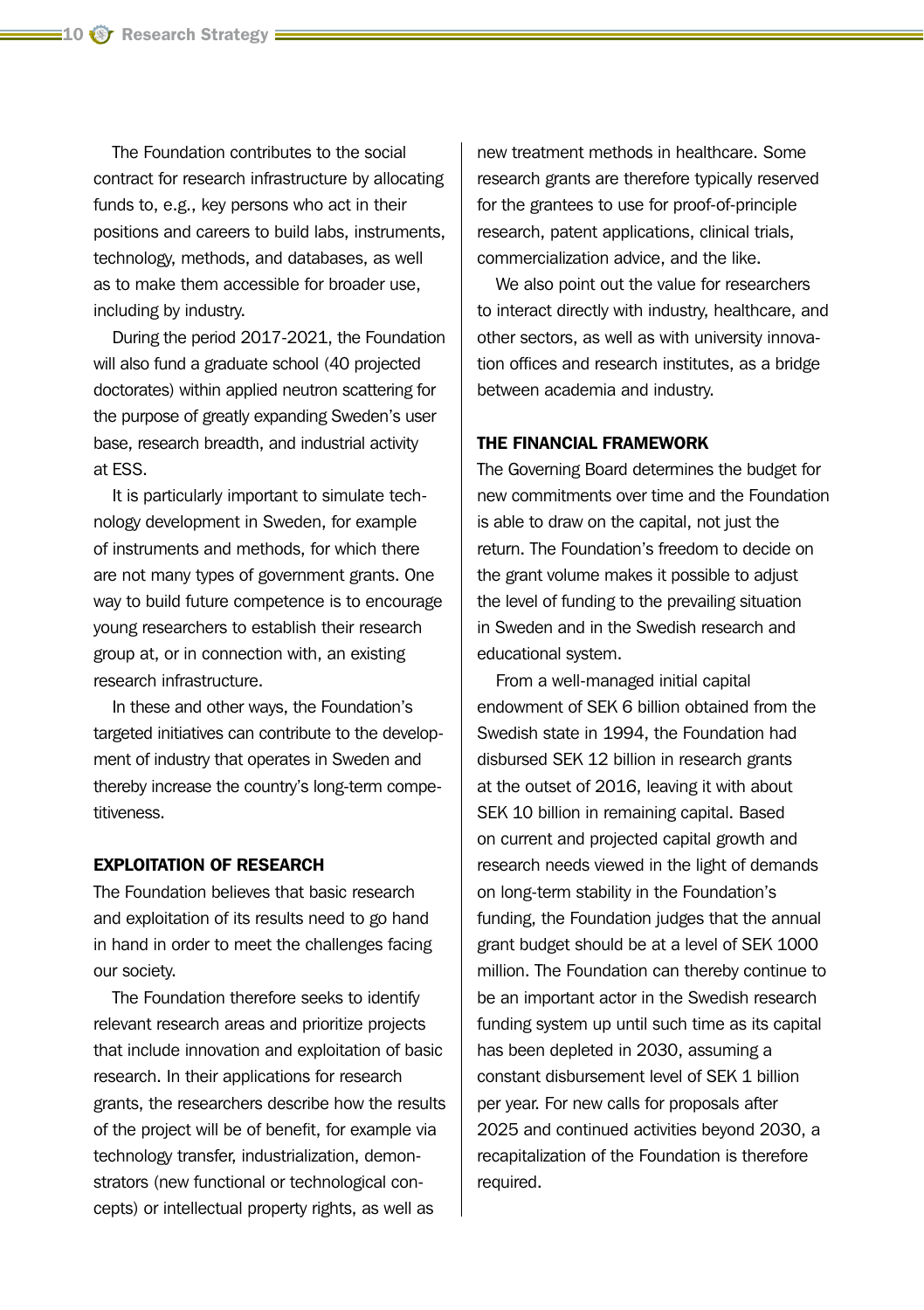# *SSF Research that shapes the future*